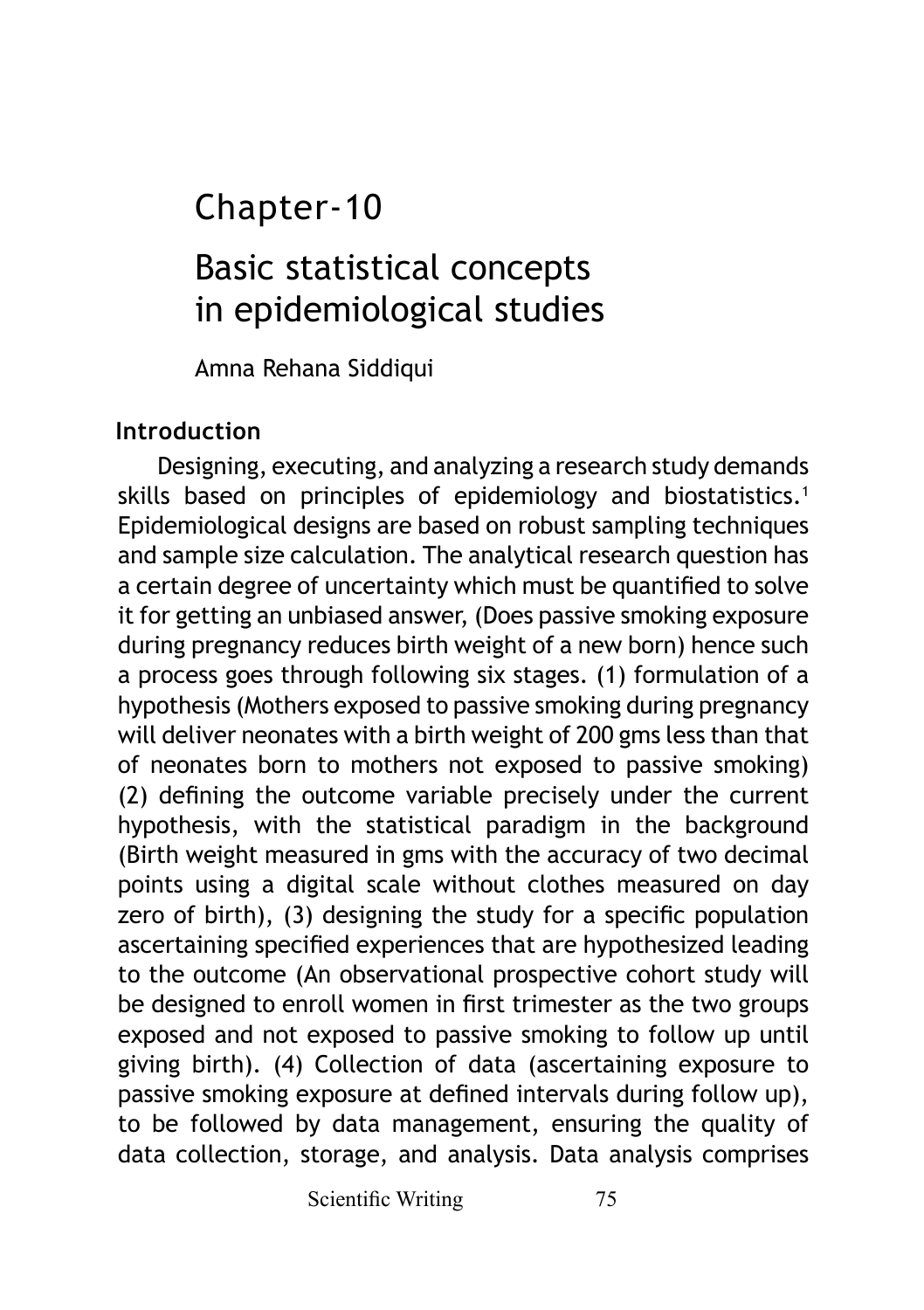of transforming raw data into usable information for reaching conclusions and decision making.

First step of analysis will involve organizing and summarizing data (mean birth weight of neonates with determining the spread of birth weight in two groups) followed by estimation and testing of hypothesis using a test of significance, (5) testing the hypothesis (comparing mean birth weight of neonates delivered to exposed and unexposed groups using a statistical test of significance e.g. Student's t test) whether the outcome is dependent on the hypothesized experience. The null statistical model would assume that specified experience (exposure to passive smoking) will have no change in the outcome (birth weight of neonate will not differ whether exposed to passive smoking or not), with an alternative hypothesis that will refute the null hypothesis, assuming that the specified experience will have a change in the outcome variable (birth weight of newborn exposed to passive smoking will differ by 200gms). Study is implemented to collect data on the experience, the defined outcome, searched characteristics related to experience and outcome. (6) Finally interpreting the data analysis from statistical summaries and reaching the appropriate conclusions (e.g. considering that the pregnant women in the two groups may have differed by nutritional status, parity, poverty, if more of them in passive smoking exposed group, thereby lower birth weight resulted because of poor nutrition, low and high parity, and poor socioeconomic status; this will require multivariable analysis to exclude the extraneous effects other than that of passive smoking).

This chapter introduces basic concepts in biostatistics required to understand published scientific papers. The major topics include, scales of measurement, common statistics used to summarize data, assessment of probability of possible outcomes, and making inferences from the given data considering confidence intervals and testing of hypothesis. Good quality data provides basis for inferences and help to reach important conclusions.<sup>2</sup> The above-mentioned outline will be used for describing basic statistical requirements for each stage using examples.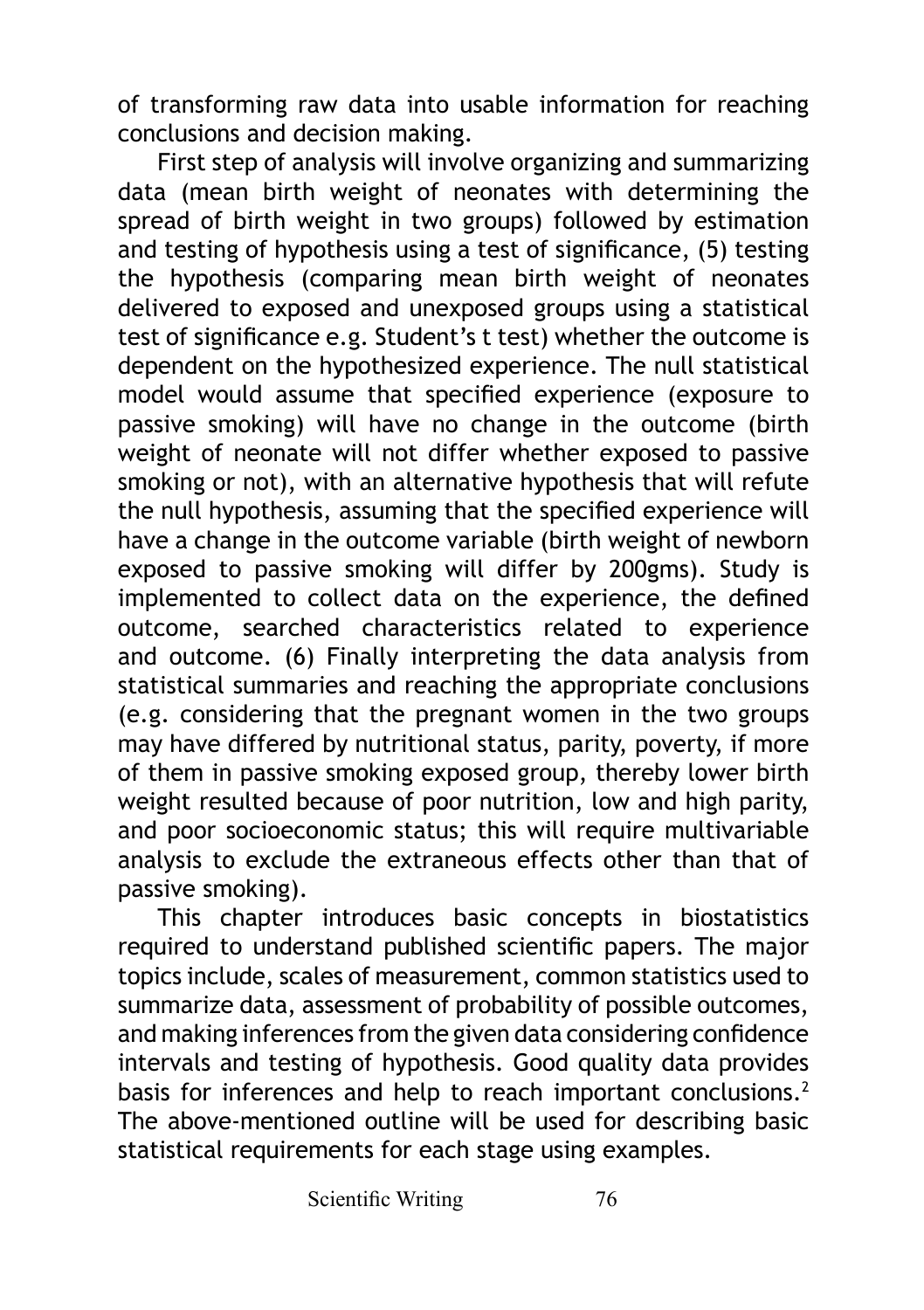## **Descriptive Studies**

Descriptive studies are designed to identify distribution of risk factors and disease related outcomes in any population or sub-group of population, e.g. proportion of current smokers in university students, number of unimmunized children in a village, correlation between two variables (age and systolic blood pressure), mean birth weight of neonates born to adolescent mothers. Researchers collect information (data) using various tools designed to measure specific characteristics of study population (humans, animals, or objects). Such information required by researchers is collected through measuring tools (e.g. questionnaires) either designed by investigators or preferably taken from validated tools reported in literature.

### **Scales of Measurements**

The scales of measurement need to be identified thoughtfully keeping the study research question, objectives, hypothesis, especially in terms of whether the desired tool /questionnaire will be able to answer the health problem related question, and can measure the desired characteristics. Measurement of desired characteristics like, age, sex, marital status, parity, weight, height, morbidity, and many others is done using scales of measurement (Table-I).3,4

### **Summary Statistics and data display**

Qualitative observations using nominal or ordinal scale are described in terms of percentages and proportions, and displayed in tables and bar charts. Ordinal scales with some order are classified as nominal scales as the difference between two adjacent categories is not the same. Bar charts can show complex data in a simple way for nominal and ordinal type of variables. Pie chart is another choice for showing qualitative data variables.

Continuous scales for which the difference between numbers (like 1 and 2) have a numerical scale (e.g. weight, height) are called quantitative observations. Numerical data can be displayed in a large variety of frequency tables (using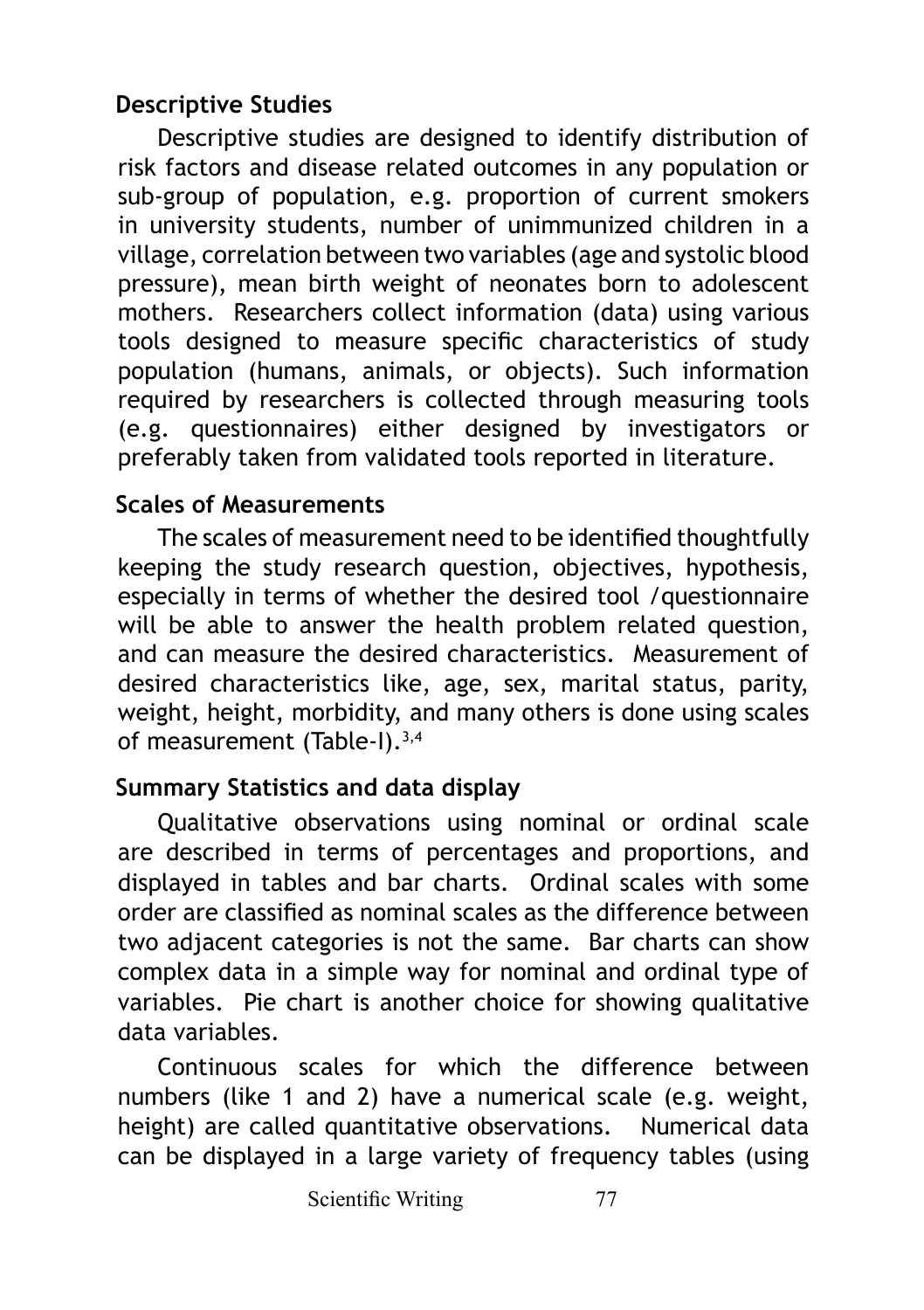| #    | Type of<br>measurement                   | Charac-<br>teristics of<br>variable                                                   | Example                                                                                                                           | <b>Statistical</b><br>measures for<br>descriptive<br>reporting                                                |
|------|------------------------------------------|---------------------------------------------------------------------------------------|-----------------------------------------------------------------------------------------------------------------------------------|---------------------------------------------------------------------------------------------------------------|
| I.   | Nominal<br>(Qualitative)                 | Unordered<br>categories<br>Binary,<br>dichot-<br>omous,<br>categorical<br>(Yes or No) | Race, Sex,<br>Blood group,<br>type of<br>anemia,<br>educated or<br>not, having<br>pain                                            | Absolute<br>and relative<br>frequencies                                                                       |
| ΙΙ.  | Ordinal<br>(Qualitative)                 | Ordered<br>categories<br>with<br>intervals<br>that are not<br>quantifiable            | Degree of<br>pain, grades<br>of tumor,<br>level of<br>comfort,<br>APGAR score,<br>level of<br>education,<br>severity of<br>pain   | Mode, Median,<br>1 <sup>st</sup> and 3rd<br>quartile,<br>interquartile<br>difference,<br>minimum &<br>maximum |
| III. | Interval<br>Continuous<br>(Quantitative) | spectrum<br>with<br>quantifiable<br>intervals                                         | Age, Body<br>weight,<br>height, waist<br>circum-<br>ference,<br>body mass<br>index, years<br>of schooling,<br>duration of<br>pain | Mean (Standard<br>deviation(SD)),<br>median,<br>quartiles,<br>minimum,<br>maximum,<br>percentiles             |
|      | Discrete<br>(ordered)<br>(Quantitative)  | Values have<br>a finite<br>scale                                                      | # of<br>fractures, #<br>of cigarettes,<br>parity, #<br>of patients<br>visiting a<br>clinic                                        |                                                                                                               |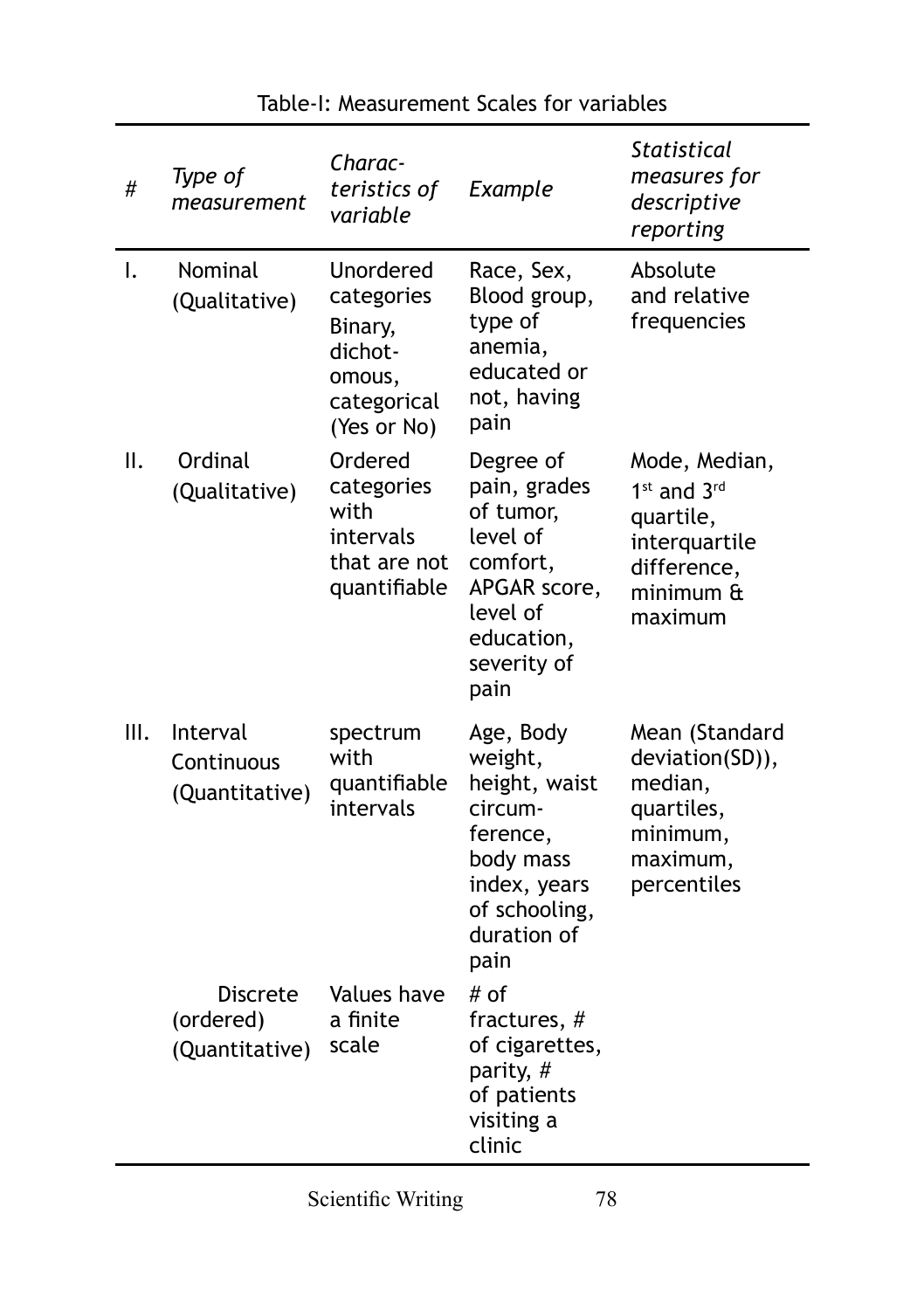

Fig.1: Box and whiskers plot Reproduced with permission from: Pupovac V & Petrovečki M. Summarizing and presenting numeral data. Lessons in Biostatistics. Biochemia Medica. 2011. Vol 21 (2):106-10

class limits), histograms, line graphs and box and whiskers plots (Fig.1).<sup>5</sup> Data in Fig.1 (n=312) shows a sedimentation rate as median of 34 mm/h, 1st quartile 30 mm//h,  $3<sup>rd</sup>$  quartile 39 mm/h, minimum percentile (18 mm/h) and the maximum percentile (49 mm/h), with two outliers. (Fig.1)

### **Descriptive statistics**

It is used for quantitative data and done by assessing the measures of central tendency and dispersion (Fig.2). $5$ Summarization of data as descriptive statistics is done by assessing the central tendency of data, a value around which data are centered. The three most common measures of central tendency are mean, median, and mode. Arithmetic mean or simply mean is the most commonly used measure as it uses all the information in a data, however, it is sensitive to extreme values, Median is resistant to extreme values, and is the central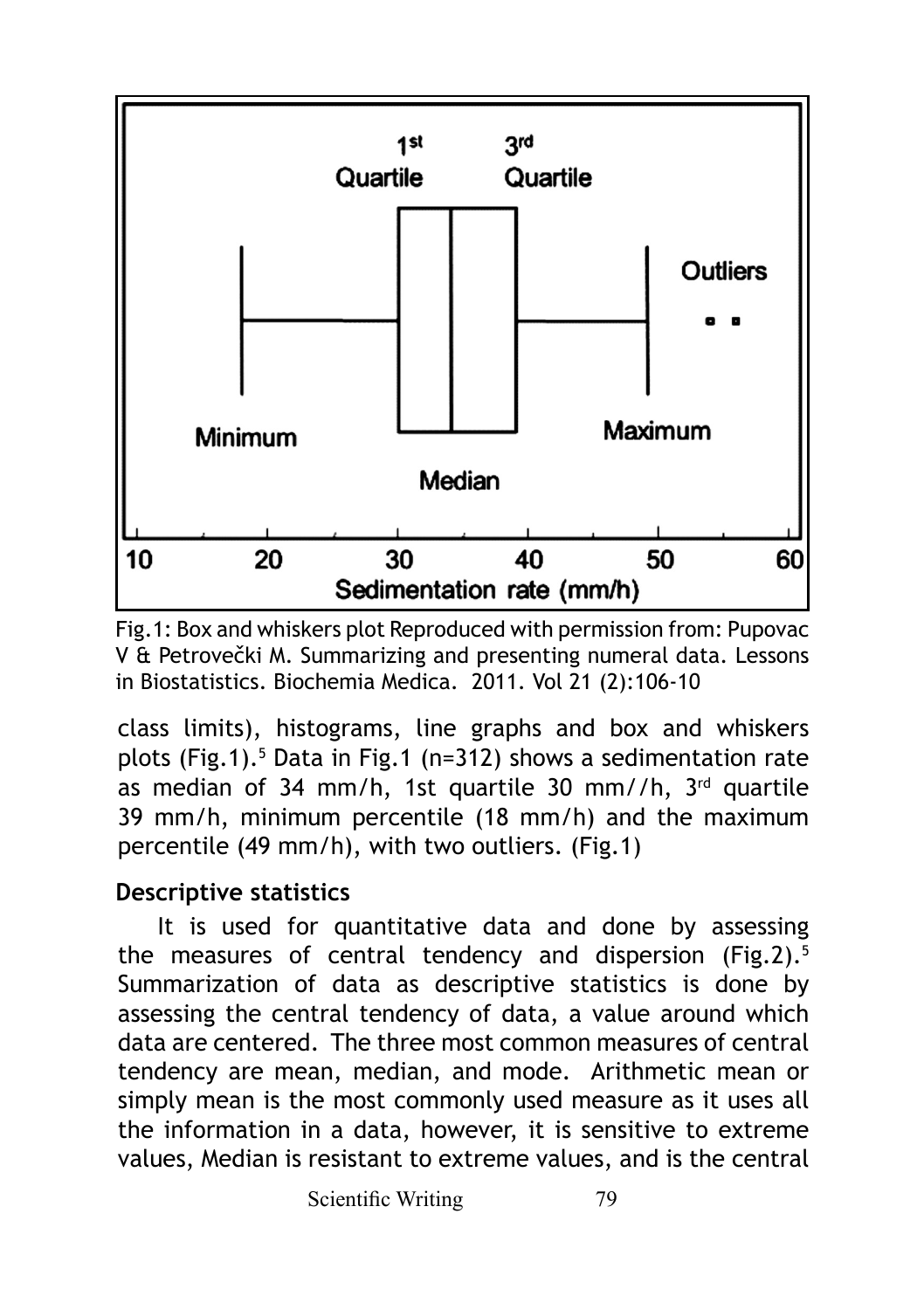value when data are arranged in an order. Mode is the most frequently occurring value. A symmetrical distribution cannot be assumed when mean and median differ from each other substantially.1 A histogram is useful to check the distribution of numeral variables.

When the distribution of a variable is symmetric around mean, median, and mode are identical. In right- skewed data, median is less than mean, whereas in the left- skewed data, mean is less than median.6 A symmetric distribution is 2/3rds of the values fall under one SD. When data for a continuous scale variable is to be shown in a table, mean is used as a cutoff for making class intervals. If the distribution is asymmetric then the cut off at median can be used to categorize a variable for showing data in a table.

Variability of a dataset is described by range, standard deviation, and variance. Range is the difference between minimum and maximum value of data. Standard deviation (SD) is a measure of spread of its mean value and needs to be reported along with mean value when symmetrically distributed.<sup>7</sup> A distribution with a greater spread (SD=20) has more variability than the one with lesser spread  $(SD = 10).$  The SD informs about the extent the data points cluster around the mean value. Measures of dispersion complement measures of central tendency; if the SD is small it means that mean is describing the scores in dataset, whereas when the SD is high it still states that mean is the best representative of all the scores in a dataset, but many values lie far away from mean (e.g. birth weight of a neonate). A Z score is a standard score and is placed on a symmetrical curve. Z-score of a measurement X indicates how many standard deviations is the measurement away from the mean? A positive Z-score indicates that the measurement is above the mean and a negative Z-score indicates that the measurement is below the mean. Sixty eight percent of the data will fall within 1 standard deviations of the mean, 95% of the data will fall within 2 standard deviations of the mean, and almost all 99.7% of the data will fall within 3 standard deviation of the mean (Fig.2).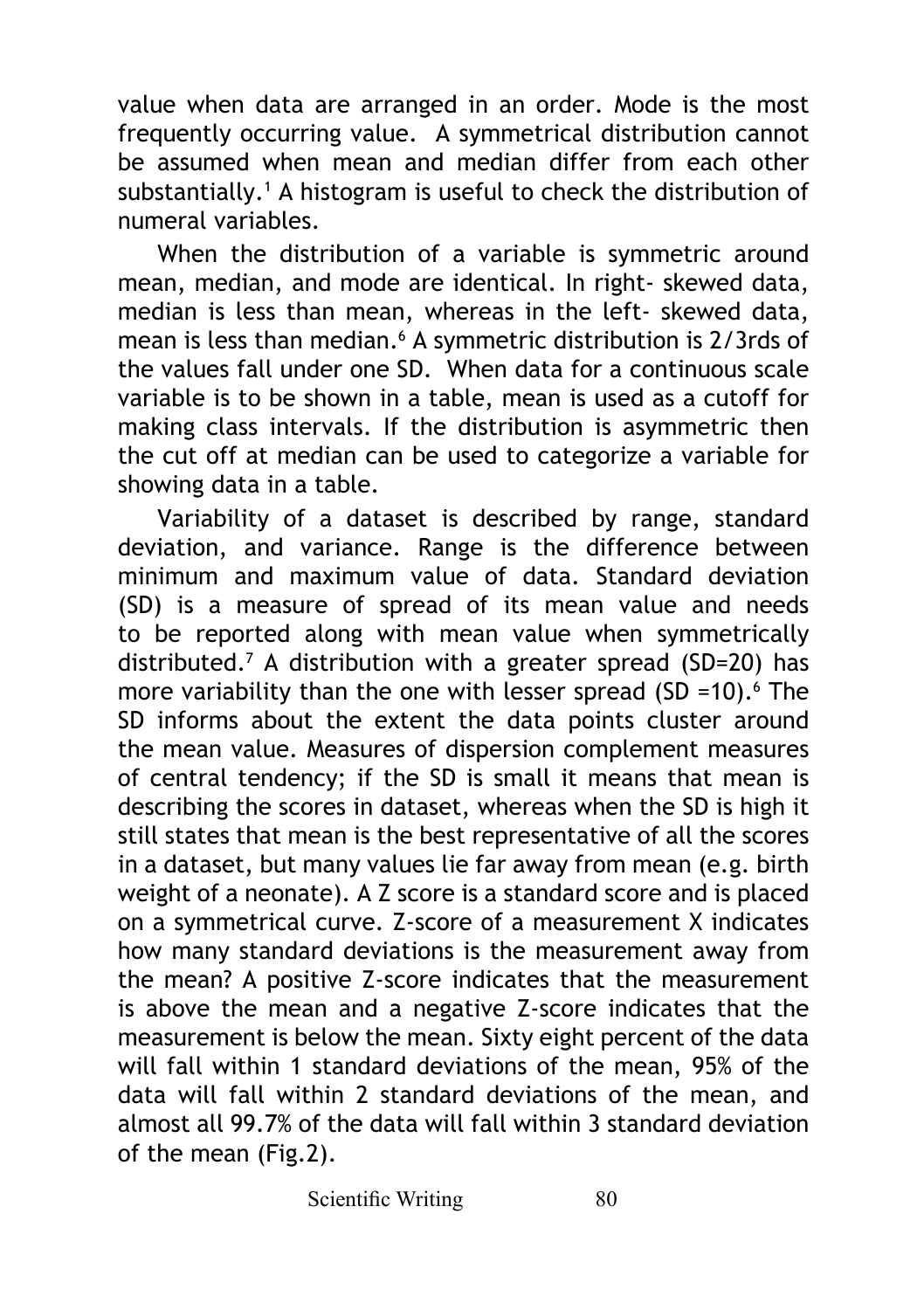

Fig.2: Mean and standard deviation (SD) as measure of central tendency and spread in a symmetric distribution [Reproduced with permission from: Pupovac V & Petrovečki M. Summarizing and presenting numeral data. Lessons in Biostatistics. Biochemia Medica. 2011.Vol 21 (2):106-10]

Descriptive characteristics when summarized for a population are called parameters, e.g. National Census data from Pakistan reported average household size in any year, whereas when average household size is determined by using a sample of Pakistani households' form the city of Karachi it is called a statistic.8

#### **Inferential statistics**

For research purpose estimation of population parameters is done through the information contained in the sample. Therefore, the sample selection needs to be done carefully (randomly or any other similar method) as statistical assumptions and tests of significance are based on random samples selected from population of interest with symmetrical distribution. $8$  If X bar is the statistic (sample mean) and several samples from the population are taken, each will yield a different X bar, hence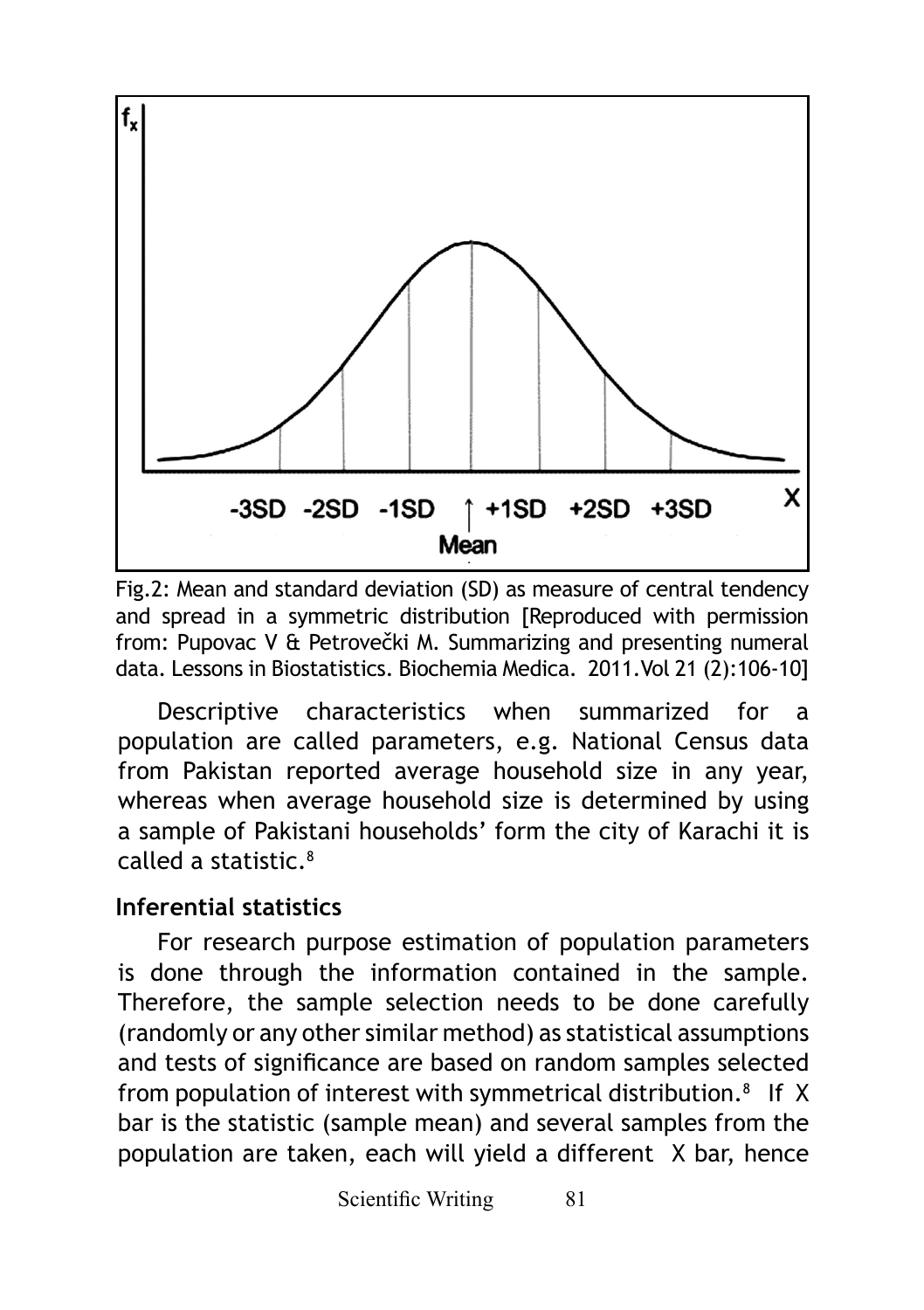such a sampling distribution of means will provide a population mean  $(\mu)$ . The standard deviation of the sampling distribution of mean is called standard error of mean. This is used in estimating the confidence interval around the point estimate, that indicates the variability of the point estimate.<sup>9</sup> According to the central limit theorem (CLT), a statistical theory, states that a sufficiently large sample size from the population with a definitive variance level, the means of all samples obtained from such a population will be approximately equal to the mean of the population.<sup>9</sup> The interval estimates consist of two numerical values defining a range of values that, with a specified degree of confidence (e.g. 95%) includes the parameter being estimated. The confidence interval estimation captures the variability of the randomly drawn sample.

#### **Hypothesis testing**

A good hypothesis is based on a good research question, that is simple, specific and stated in advance. A specific hypothesis clarifies study population, variables, and test of significance. E.g. it is hypothesized that mean birth weight of neonates born to smoker mothers will be 200 gms less than the mean birth weight of neonates born to non-smoker mothers, when numerical outcome data (birth weight is a continuous variable) are hypothesized to be compared Student's t test as test of significance will be used. Here null hypothesis will be that mean birth weights do not differ by mother's smoking status, with an alternative that smoking status will show a mean difference of xxx gms. Likewise, such a hypothesis could be stated for low birth weight (LBW) using it as a binary/dichotomous/categorical outcome variable; hypothesizing that twice the number of LBW newborns will be borne to smoker mothers than non-smokers, when adjusted for maternal nutrition, reproductive and demographic variables. Here if the study design is prospective cohort study then twice more LBW of the magnitude of 2.0 can be measured as Relative Risk (RR), and Chi square will be used as test of significance as now the LBW is categorical variable (as Yes and No). In statistical hypothesis testing, there are two types of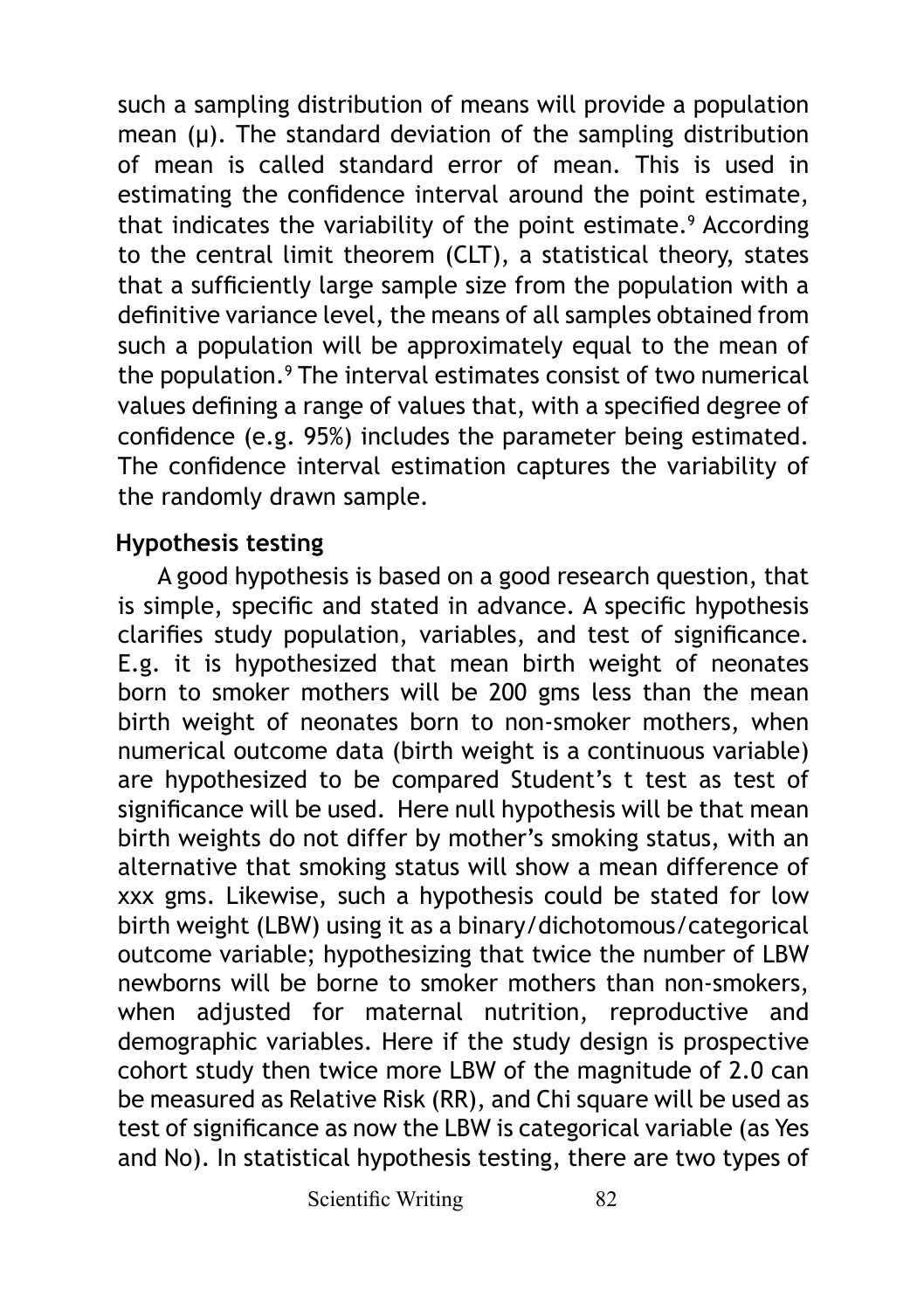errors that could occur sometimes. (a) Type I error occurs when the test shows significant difference but in truth no such effect exists. (b) Type II error occurs when a true difference or effect is present between the two groups but due to small number of participants, or poor conduct of measurements the statistical analysis is unable to show a significant p value. The concern for false positives and false negatives need to be considered when designing, analyzing and interpreting the research study results.8

#### **P value**

Probability is the proportion of times that event (mean birth weight < 200 gms) occur over a long series of repeated studies. Probability is quantified as a future event as the number between zero to one; zero indicating impossibility and one indicates certainty9 . Let us assume that at statistic of 0.14 was obtained when comparing mean birth weights with a corresponding p value of 0.90. This p value means that there are 90 chances in 100 that a t statistic of 0.14 (or larger) will be obtained if the null hypothesis were true. Because this probability is so high, there is very little evidence to reject the null hypothesis. Therefore, when we fail to reject the null hypothesis, it is concluded that there is not sufficient evidence to support a statistically significant difference between the two groups. However, if the p value was 0.001 then the conclusion would be that there is one in thousand chances that such a result will be obtained if null hypothesis was true; therefore, it is a very extreme and low probability (1 in 1000) therefore we reject the null hypothesis.

#### **Summary**

Understanding of statistics is crucial for health care workers including doctors, nurses, and those involved in decision making process for patients, system, and research.<sup>10</sup> Understanding published literature is necessary to update rapidly changing advances in health care and management. If the application of mean and standard deviation is applied to not-normally distributed data, then a different and error prone interpretation could lead to misinterpretation of data leading to limited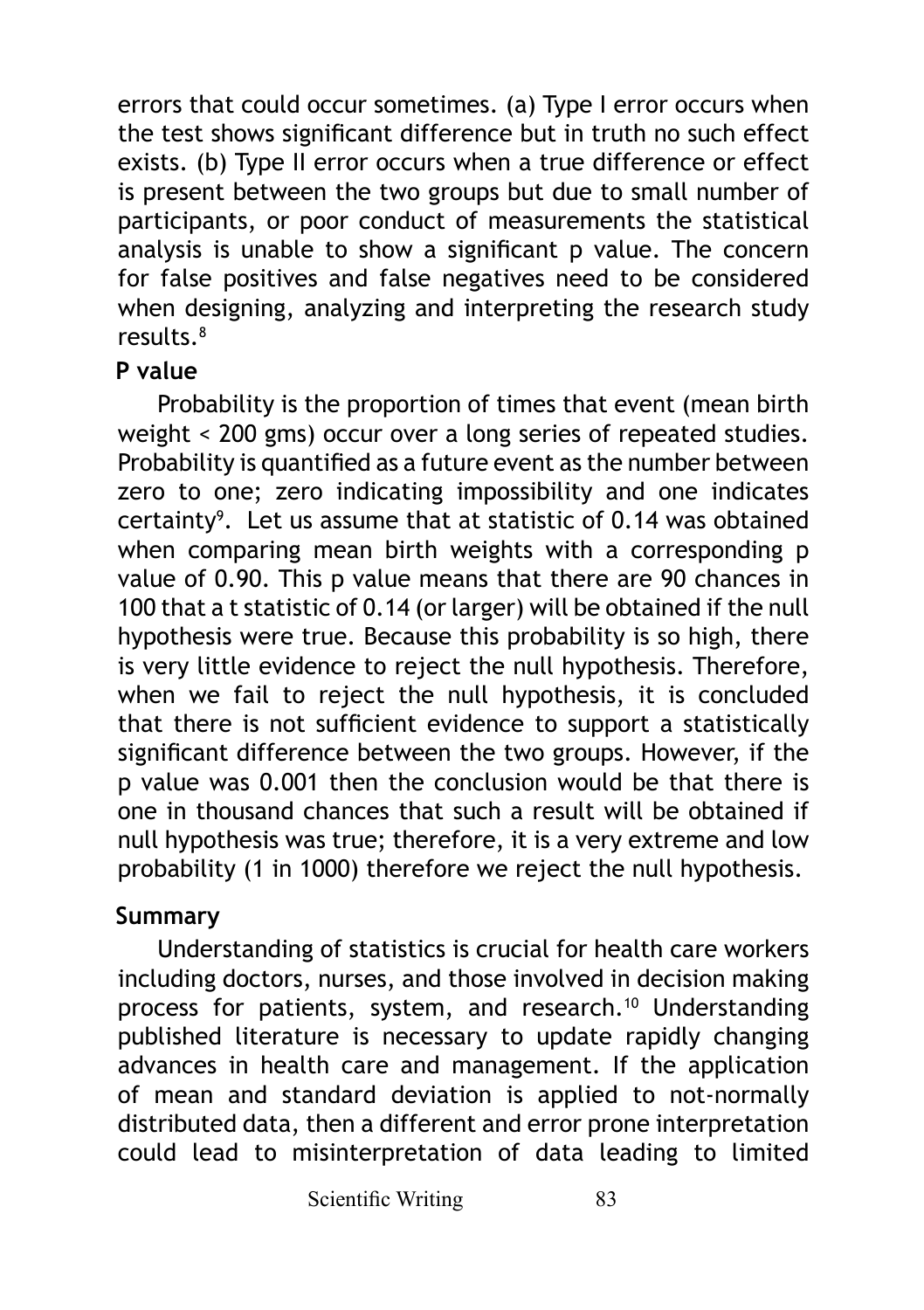understanding of a specific problem. Improvements in health care are based on measuring and comparing outcomes in two sets of conditions (medical or surgical, short or long follow up, day care or admitted care). Statistical tests applied to compare two sets of procedures are based on assumptions of data distributions. Application of correct tests of significance is necessary, if the data are not normally distributed, nonparametric tests of significance are applied to determine the meaningful difference in the two procedures. Interpretation of p values setting of alpha, and understanding of type I and type II errors would make a lot of difference when interpreting data for evidence and decision making.

In this chapter we have only discussed comparing one outcome and one variable, or procedure, however, there are multivariable techniques to compare two or more procedures. Besides these, there are sometimes problems with missing data, low response, loss to follow up and several statistical procedures can handle such missing information; but the responsibility to develop full understanding that which methods would be appropriate in specific situation rests with the reader.

#### **REFERENCES**

- 1. Williams OD. Chapter 4: Basic biostatistics concepts and tools. Basic Epidemiology 2<sup>nd</sup> Edition. World Health Organization 2006.
- 2. Hulley SB, Newman TB, Cummings SR. Chapter 4: Planning the measurements, precision, Accuracy and Validity. Pages 32-34. Designing Clinical Research Stephen B Hulley. 4th Edition 2013. Wolters Kluwer, Lippincott Williams & Wilkins.
- 3. Basic & Clinical Biostatistics. Chapter 3: Exploring and Presenting Data: pages 20-25. Beth Dawson- Saunders & Robert G Trapp. 2nd Edition, 1993. Appleton & Lange.
- 4. Divisi D, Di Leonardo G, Zaccagna G, Crisci R. Basic statistics with Microsoft Excel: a review. J Thorac Dis 2017;9(6):1734-1740. doi: 10.21037/jtd.2017.05.81
- 5. Pupovac V and Petrovečki M. Summarizing and presenting numeral data. Lessons in Biostatistics. Biochemia Medica. 2011;21(2):106-110.